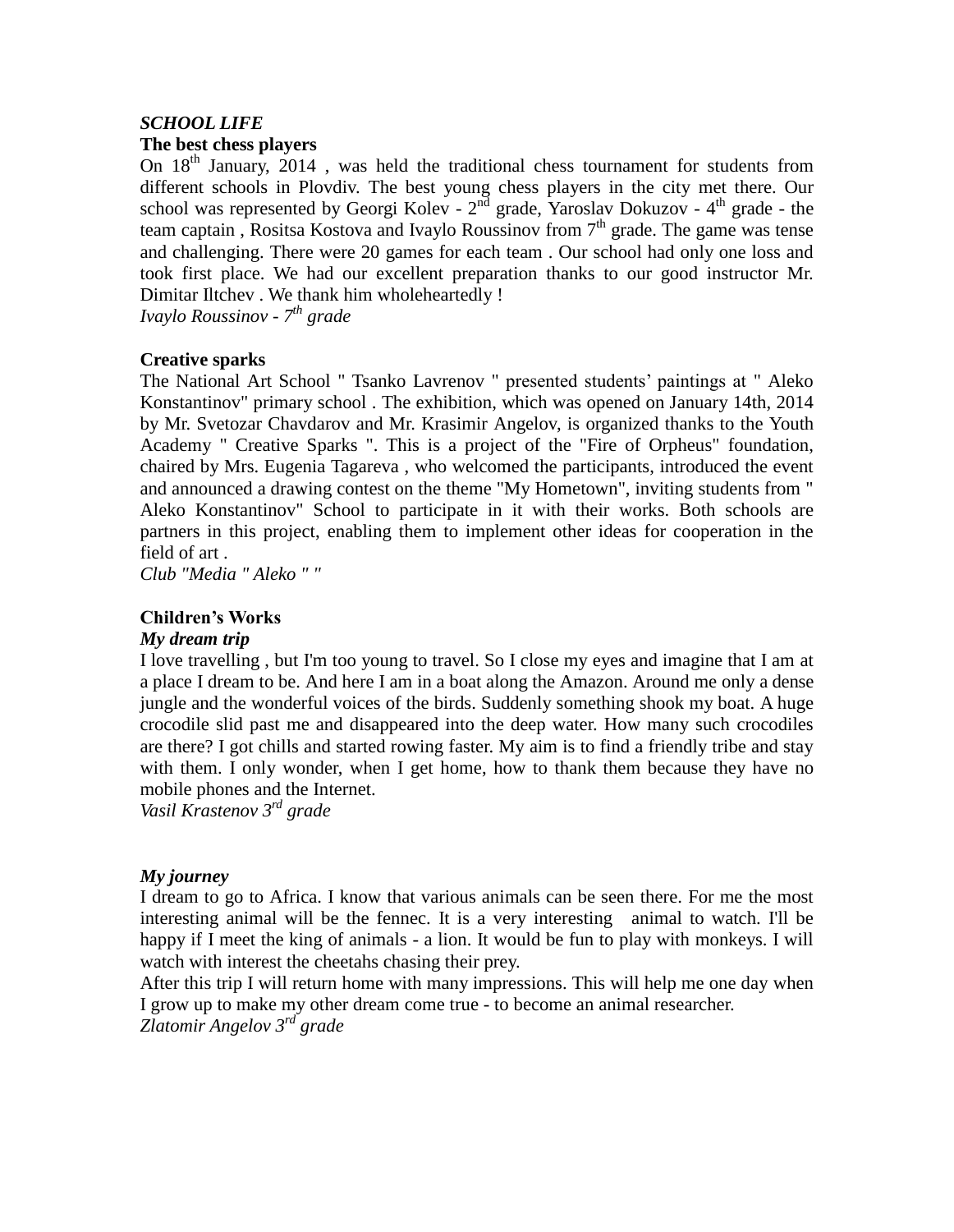## *My dream*

The future of man is related to space. I dream to create a flying saucer with which to fly in space. I want to visit the nearest star, Proxima and one of its planets to meet others beings like us. I am confident that we will become friends and share thoughts and dreams. I know that in space it's very dark. This is because there is no atmosphere . Stars look much bigger and give out stronger light. I hope to see through the manhole of our flying saucer another flying saucer that is looking for other worlds just like us. I want to meet with them and make friends, invite them to come to Earth and visit us. *Ivaylo Manev 3 rd grade*

*SCHOOL FOR PARENTS*

## **Dealing with anger**

People who cannot control their anger are quickly left without friends. It's not easy to teach your children to control unpleasant emotions. The child must understand that there is someone who is more powerful than angry outbursts and negative emotions. If he concludes that his parents retreat whenever he gets angry, the child will use this anger to get what he wants. Some children show their anger very quickly and need to learn how to control their impulses. They need to learn how to calm themselves. Try to discuss with them their own anger, the things that annoy them, and offer other ways to deal with these feelings. Difficult children can involve you in incredible drama in no time. Hysterical outburst occurs when there is no way to divert the child's behavior with words. The intensity of the conflict has reached such a point that rational discussions are not possible. Signs that things have escalated to hysterical outburst are:

• The dispute has passed from one topic to another by itself:

• The emphasis is more on the expression of anger or frustration, rather than solving the problem;

• One of the participants begins to worry for his safety

• There has already been an act or threat of physical abuse.

In a hysterical outburst your position is very important, and how well you know your child. Some difficult children, when they reach a hysterical outburst, need as much space and privacy.Useful strategies in this case are to leave them alone, to send them to their room, or you to get away i.e. to increase the physical distance between you. There are children who react very badly if you leave them alone. They can break something, hurt themselves or others, etc. Such children should not be left alone in a situation of a hysterical fit, and they should be under the control of an adult, while anger passes. The aim is to create conditions for soothing the situation.

Use as less words as possible. If you need to talk, do it quietly and with authority. Be with your child and use this time as an opportunity to show him that you love him.

Difficult children need skills to self-soothe, and before anger explodes. These skills can be mastered and practiced. It is good and we parents have our own techniques for dealing with the emotions, which are often contagious.

*Zdravka Petrova – pedagogical adviser, on Andrew Fuller's book "Difficult Children"*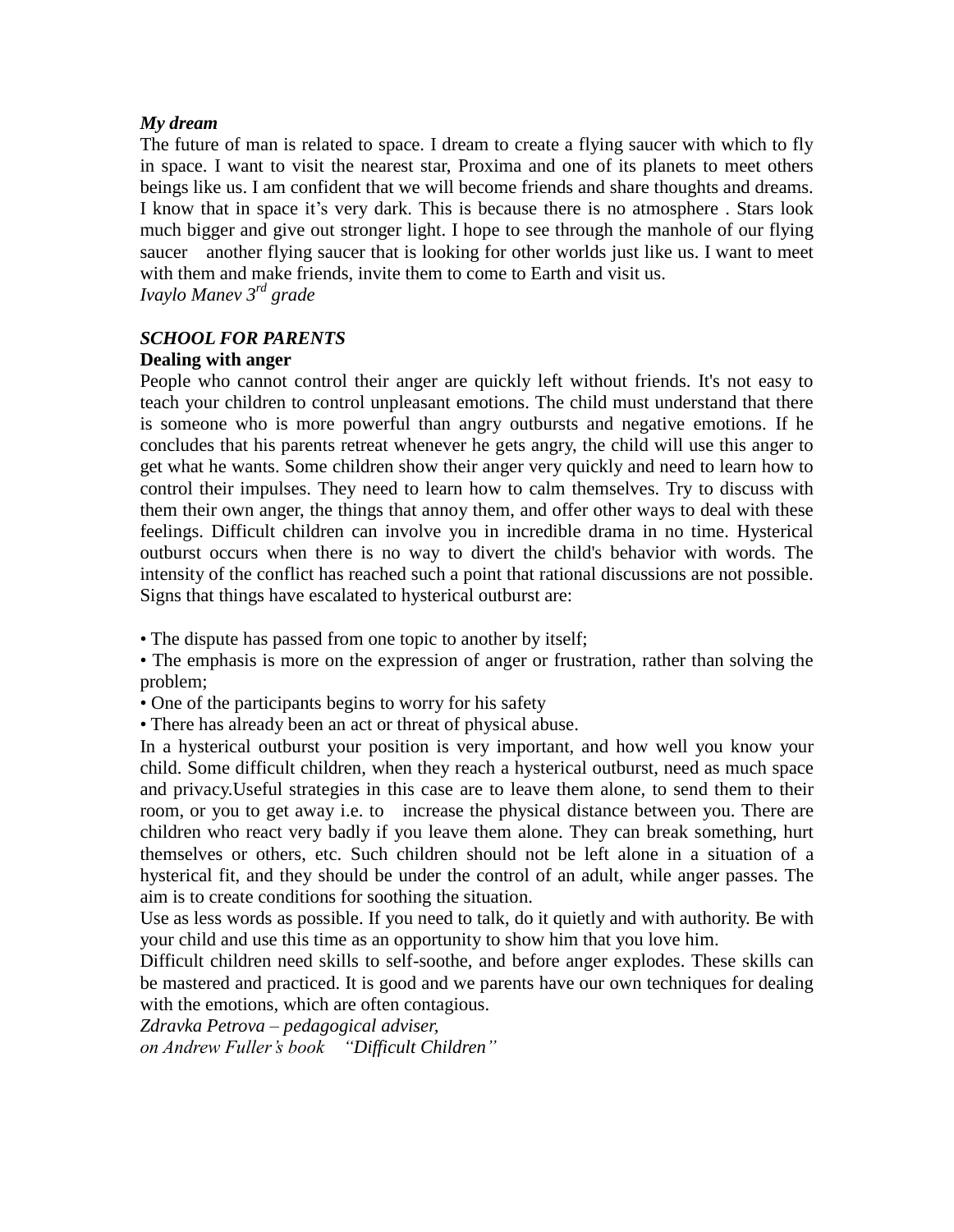# *LIBRARY – INFORMATION CENTRE*

## **The Fable**

The fable is a short verse or prosaic work that teaches moral lessons. Often literary works of this kind are written in the form of a dialogue. The special feature of the fable is a brief summary of the incident and the lack of details. Usually the characters in the fables do not evolve and are clearly contrasted . The action happens quickly. It also has a satirical focus, criticizes and ridicules some moral faults or events in the world. By ridicule and caustic language the author makes the reader to reflect on the story, in order to find and understand the messages in it. Heroes of the fable are people, animals, objects and plants. Most preferred are the images of animals, objects and plants which often take human features, abilities and personality.

Greeks claim that the father of the fable is Aesop. More than 300 works are known as Aesopian fables. They are short and concise in form. Their language, as the language of every major artist is very clear and precise.

The fables of Jean de La Fontaine (1621-1695) are for children - a magical world populated with intelligent and talking animals, and for adults - fascinating stories that reveal the very essence of human nature. But his works are not as mentoring, as those of Aesop, and are written in verse.

*Elena Penisheva - school librarian*

## *LANGUAGE PAGE*

"Invictus" is a short Victorian poem by the English poet William Ernest Henley (1849–1903). It was Nelson Mandela's favourite poem.

INVICT US Out of the night that co vers me, Black as the pit from pole to pole, I thank whatever gods may be For my unconquerable soul. In the fell clutch of circumstance I have not wince d nor cried aloud. Under the bludgeonings of chance My head is bloody, but unbowed. Beyond this place of wrath and tea rs Loo ms but the horror of the shade, And ye t the menace of the yea rs Finds and shall find me unafraid. It matters not how strait the gate, Ho w charged with punishments the scroll, I am the master of my fate:

I am the cap tain of my soul.

*Ivan Ganev - English and Geography teacher*